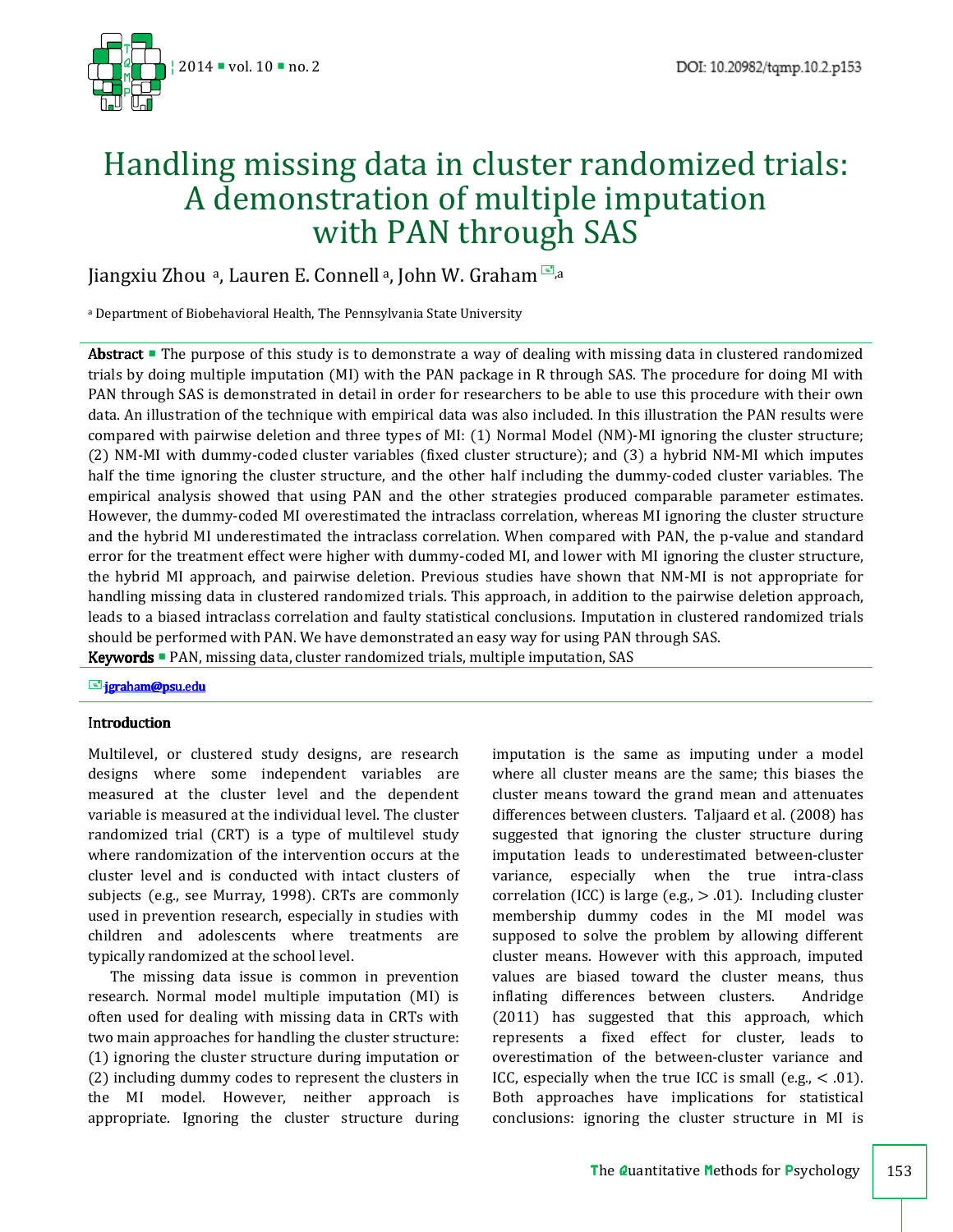

associated with inflated type I error, and assuming a fixed cluster effect in MI is associated with inflated type II error (decreases power). The correct MI model is the one that assumes a random effect for the cluster variable.

Many prevention researchers use SAS for multilevel analysis as it has some convenient procedures for multilevel models (e.g., proc mixed, proc genmod etc.). However, procedures for performing MI with random cluster effects are not currently available in SAS. The PAN program (Schafer, 2001; Schafer & Yucel, 2002), which was designed for multiple imputation of multivariate panel or clustered data and is currently only available with R software, is the only tool at present that can incorporate random cluster effects in the MI model.

# *PAN Available Now, Through SAS*

Due to the utility and frequency with which SAS is used by prevention researchers, we introduce a procedure for running the PAN program through SAS. The procedure makes use of a macro for calling R programs from SAS (Xin, 2012) and is easy to use. Instructions for doing so are illustrated step by step in the next section. By replacing the relevant variables in the example with one's own data, one can perform the PAN imputation in SAS.

#### Method

# *Empirical Data Used for Illustration*

The data for this example come from one cohort of the Adolescent Alcohol Prevention Trial (AAPT; Hansen & Graham, 1991), which aimed to change substance use behavior in adolescents from 12 schools. Four conditions (three interventions and one control) were randomized to the 12 schools when the students were in the  $7<sup>th</sup>$  grade. For this illustration, we dummy coded program membership so that each dummy variable represented one kind of program versus control (prog1  $=$  program 1 vs. control;  $prog2 = program 2$  vs. control; prog3 = program 3 vs. control). Variables used in our illustration were summarized in Table 1. We included the 3014 participants with complete data for the following six variables: prog1, prog2, prog3, gender, cola1 and cola2. Outcome variable was lifetime cigarette smoking behavior (lifesmk9) in the 9<sup>th</sup> grade. Other variables included in the imputation were smoking behavior and alcohol use measured in the 7<sup>th</sup>, 8th, and 9th grade (except for "lifesmk9", which was the

outcome variable), and friend's and peer's substance use, measured in the  $7<sup>th</sup>$  and  $8<sup>th</sup>$  grade. Nine of these variables had less than 1% missingness, two had around 37% missingness, four had around 22% missingness, two had around 52% missingness, and four had around 45% missingness (see Table 1).

#### *Step-by-Step Illustration of Running PAN Imputation*

#### *through SAS*

Step 1. Install R on your computer. The R software is free and can be downloaded from http://www.rproject.org. Install R on your computer.

Step 2. Install package PAN in R. Open R by double clicking the R icon. You will see the "R Console" window. PAN can be installed in two ways: 1) Copy the following statement into the R Console and hit enter: "install.packages("pan",repo="http://cran.cnr.berekely .edu/")"; or 2) Use the menu "Packages>Install package(s)>pan" and choose the closest CRAN mirror from "CRAN mirror" listings.

To check if PAN was successfully installed, enter "library(pan)" into the Console. If you get the message "Error in library(pan): there is no package called 'pan'", PAN was not successfully installed on your computer. You could try installing the package again using another CRAN mirror. You can find the full CRAN mirror list at http://cran.rproject.org/mirrors.html; choose one close to you to replace "http://cran.cnr.berkeley.edu/" in the statement above. If you do not get an error message, this means that the PAN package was installed successfully and you can proceed to the next step.

Step 3. Get the macro "Proc\_R.sas" ready. Download the macro from http://www.jstatsoft.org/v46/c02 and save it to your hard drive. Open the macro in a text editor (e.g., Notepad) and modify line 46, which specifies the R path. The bold underlined text shown below is what needs to be modified. Modify this text to the location of the R package on your computer's hard drive. Save the changes, close the text editor and open SAS. For example,

%macro quit(rpath=%str(C:\progra~1\R\R-2.15.1\bin\R.exe));

[note that "progra $\sim$ 1" is DOS shorthand for "program files"; you can also copy/paste the full path from windows explorer navigation bar].

Step 4. Get the R file "diagnostic plots.  $r$ " ready. Download the R file from the attachment and save it to your computer.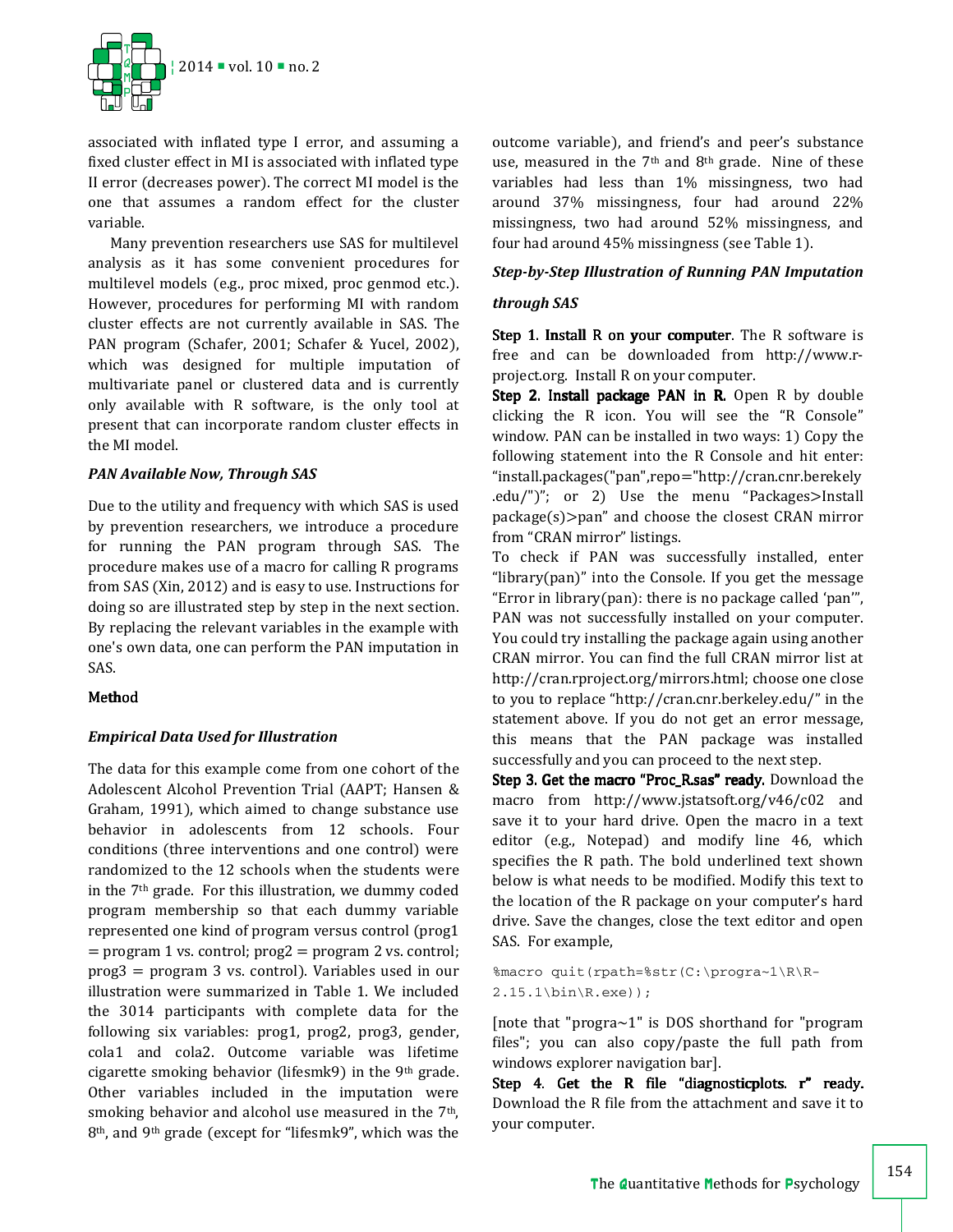

| Variables            | Label                                                                                            | Percent of  |  |
|----------------------|--------------------------------------------------------------------------------------------------|-------------|--|
|                      |                                                                                                  | missingness |  |
| school               | Cluster variable                                                                                 | 0%          |  |
| prog1                | Program 1                                                                                        | 0%          |  |
| prog2                | Program 2                                                                                        | 0%          |  |
| prog3                | Program 3                                                                                        | 0%          |  |
| gender               | Male/female                                                                                      | 0%          |  |
| cola1                | Number of cola drinks past month                                                                 | 0%          |  |
| cola2                | Number of cola drinks past week                                                                  | 0%          |  |
| frndalc              | Number of 3 best friends ever tried alcohol                                                      | 0.07%       |  |
| frndsmk              | Number of 3 best friends ever tried smoking cigarettes                                           | 0.30%       |  |
| frndmar              | Number of 3 best friends ever tried smoking marijuana                                            | 0.17%       |  |
| coffee1              | Number of coffee drinks in whole life                                                            | 0.27%       |  |
| coffee2              | Number of coffee drinks in past month                                                            | 0.13%       |  |
| lifesmk7             | Number of cigarettes smoked in whole life (grade 7)                                              | 0.13%       |  |
| rcntsmk7             | Number of cigarettes smoked in past month (grade 7)                                              | 0.13%       |  |
| lifealc7             | Number of alcoholic drinks in whole life (grade 7)                                               | 0.53%       |  |
| rcntalc7             | Number of alcoholic drinks in past month (grade 7)                                               | 0.23%       |  |
| peeralc7             | Out of every 100 students your age, how many drink alcohol at                                    | 36.79%      |  |
|                      | least once a month (grade 7)                                                                     |             |  |
| peersmk7             | Out of every 100 students your age, how many smoke cigarettes<br>at least once a month (grade 7) | 36.86%      |  |
| lifesmk8             | Number of cigarettes smoked in whole life (grade 8)                                              | 21.83%      |  |
| rcntsmk8             | Number of cigarettes smoked in past month (grade 8)                                              | 21.90%      |  |
| lifealc <sub>8</sub> | Number of alcoholic drinks in whole life (grade 8)                                               | 21.90%      |  |
| rcntalc8             | Number of alcoholic drinks in past month (grade 8)                                               | 21.73%      |  |
| peeralc8             | Out of every 100 students your age, how many drink alcohol at                                    | 51.96%      |  |
|                      | least once a month (grade 8)                                                                     |             |  |
| peersmk8             | Out of every 100 students your age, how many smoke cigarettes                                    | 52.32%      |  |
|                      | at least once a month (grade 8)                                                                  |             |  |
| lifesmk9             | Number of cigarettes smoked in whole life (grade 9)                                              | 45.52%      |  |
| rcntsmk9             | Number of cigarettes smoked in past month (grade 9)                                              | 45.45%      |  |
| lifealc9             | Number of alcoholic drinks in whole life (grade 9)                                               | 45.45%      |  |
| rcntalc9             | Number of alcoholic drinks in past month (grade 9)                                               | 45.52%      |  |

Table 1  $\blacksquare$  Variables Used in the Multiple Imputation Model.

Step 5.1. Run PAN imputation through SAS: preliminary model specification and diagnostic plots check. The first step of running MI with PAN is to check the diagnostic plots. Interpretation of diagnostic plots for PAN imputation is similar to that for normal model MI. Checking these plots helps to verify that the imputation model is specified appropriately (e.g., enough iterations in the burn-in period and between imputations). In the illustration (Listing 1), we specified a preliminary imputation model, and generated a series of diagnostic plots.

The syntax in Listing 1 includes two parts: preliminary model specification and diagnostic plots generation. Places requiring modifications are shown in bold text. The modifications required for the preliminary model specification (lines 1-34) are:

(1) specify where the SAS macro "Proc\_R.sas"

downloaded in step 3 was located on your computer by replacing the bold text,

"C:\Users\xxx\Downloads\Proc\_R.sas" in line 3;

(2) specify the dataset to be imputed by replacing the bold text, b.alc in lines 4 and 13 with the name of your dataset;

(3) specify a working directory for R by replacing "C:\temp" in line 11 with any directory on your computer if it does not exist on your computer. This facilitates output display in the SAS window; you need not pay much attention to anything saved under the directory;

(4) specify the cluster variable in line 15 by replacing the bold text, "school" with the name of your cluster variable;

(5) Replace the bold text, "**female","cola1","cola2"** in line 18 with variables that do not have any missing data.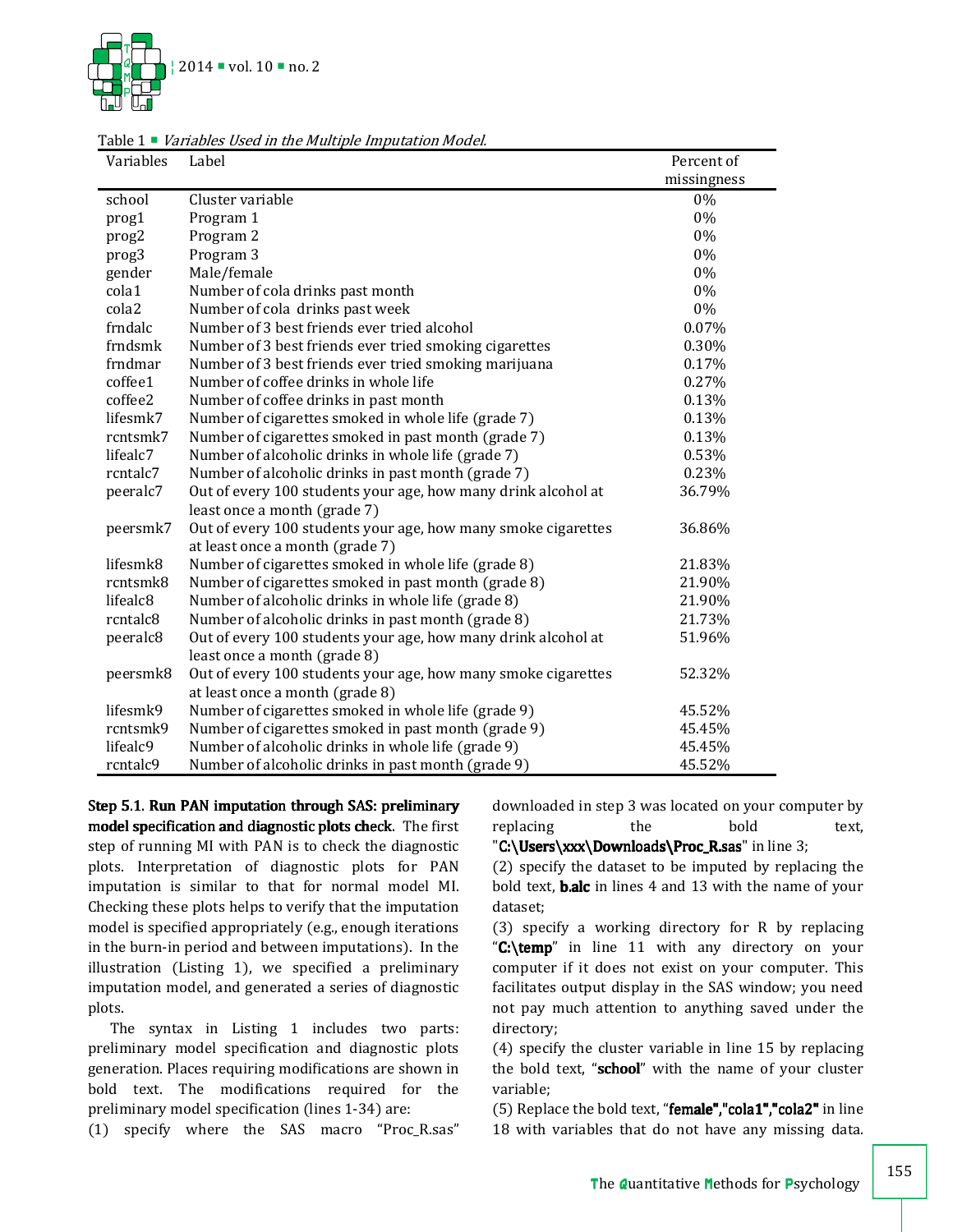

Here in the illustration there are only three variables without missing data but more than three variables can be added. If there is no variable without missing data, delete the bold text in line 18 (e.g., covname= $c()$ ). In the imputation process, these variables are used to predict variables with missing data. A randomintercepts, fixed-slopes model is assumed for all variables in most CRTs, so that is the model that is emphasized here (if you are not sure whether or not you want to use a random-intercepts, random-slopes model for analysis and for imputation, we recommend you stay with the random-intercepts, fixed-slopes model). If there are variables assumed to have random slopes (e.g., due to study design or from previous findings), enter these variables first before entering variables with fixed slopes and check the diagnostic plots before proceeding to multiple imputation (as discussed below).

(6) specify the number of variables assumed to have a random slope in step  $(5)$  by replacing the bold text,  $0$ , in line 22, with the number of variables with random slopes;

(7) specify variables with missing data to be included in the imputation model by replacing the bold text in lines 26-28. In the example, we have 21 variables with missing data (of course you can have fewer or more variables here);

(8) Random intercepts in multilevel models are generally estimated with two parameters: a fixed term and a random term. For example, the equation for a two-level random intercept model is  $y_{ii} = b_{00} + b_{i0} + e_{ii}$ where 'i' represents the cluster, 'j' the subject, and where  $b_{00}$  is the fixed term and  $b_{i0}$  is the random term of the intercept. However, in some situations (as shown later with our example), inclusion of the fixed term in the imputation model might cause convergence problems. The fixed term can be excluded from the multilevel model by replacing the bold 1 in line 31 with a 2. Note that the intercept will still be modeled as a random effect because the random term is always included in the imputation model;

(9) specify the number of iterations for the burn-in period by replacing the bold text, 5000 in line 32 with the desired value. Generally it is recommended to start with 1000 and increase the number of iterations if the diagnostic plots are not stabilized.

(10) Specify the location of file "diagnosticplots.r" downloaded at step 4 by replacing the bold text in line 33.

(11) specify the saving destination of the diagnostic

plots by replacing the bold text in line 34. Three types of diagnostic plots (time series plot and autocorrelation plot for simulated values over iterations) are generated: the beta plots, sigma plots, and psi plots, which are stored in three subfolders of the specified location. For more discussion about the diagnostic plots, please see Graham (2012; Chapter 3 and 7).

# *Troubleshooting*

You might get error messages and warnings from the SAS log when running the syntax. If you have a large number of variables included in the imputation model, you might get an error message similar to the one below:

ERROR: File is in use, C:\temp\r\_log\_1687692869.txt.

When this happens, the R log is not displayed in the SAS output window although the imputation may still run correctly, provided that the model is specified correctly. To solve the problem, some minor modifications to the macro Proc\_R.sas need to be made: (1) open the macro in a text editor and go to line 36 and line 91 (refer to Figure 1, Error 1); change the bold text "datetime $O$ " in both lines to "abc" (or some other combination of letters as long as they are the same in both lines);

(2) go to line 165 and add the bold statements in the demonstration from Figure 1, Error 1 (part 2) to the macro. Save the macro and try running the imputation model again. If the error message still appears, you can try increasing the number in the last bold statement (e.g., %test(10000000) to %test(20000000)).

You might also get the following warning message when you run the syntax:

WARNING: Data too long for column "R\_OUTPUT\_LOG"; truncated to 120 characters to fit.

This will not have any impact on the performance of the imputation model except that the R log will not be shown completely in the SAS output window. The warning message can be ignored or you can open the macro Proc\_R.sas and add the bold statement shown in Figure 1, Error 2. If the warning message persists, change the 'linesize' from 150 to a larger number.

You might also get error messages from the R log which appears in the SAS output window. An error message of this kind is shown below.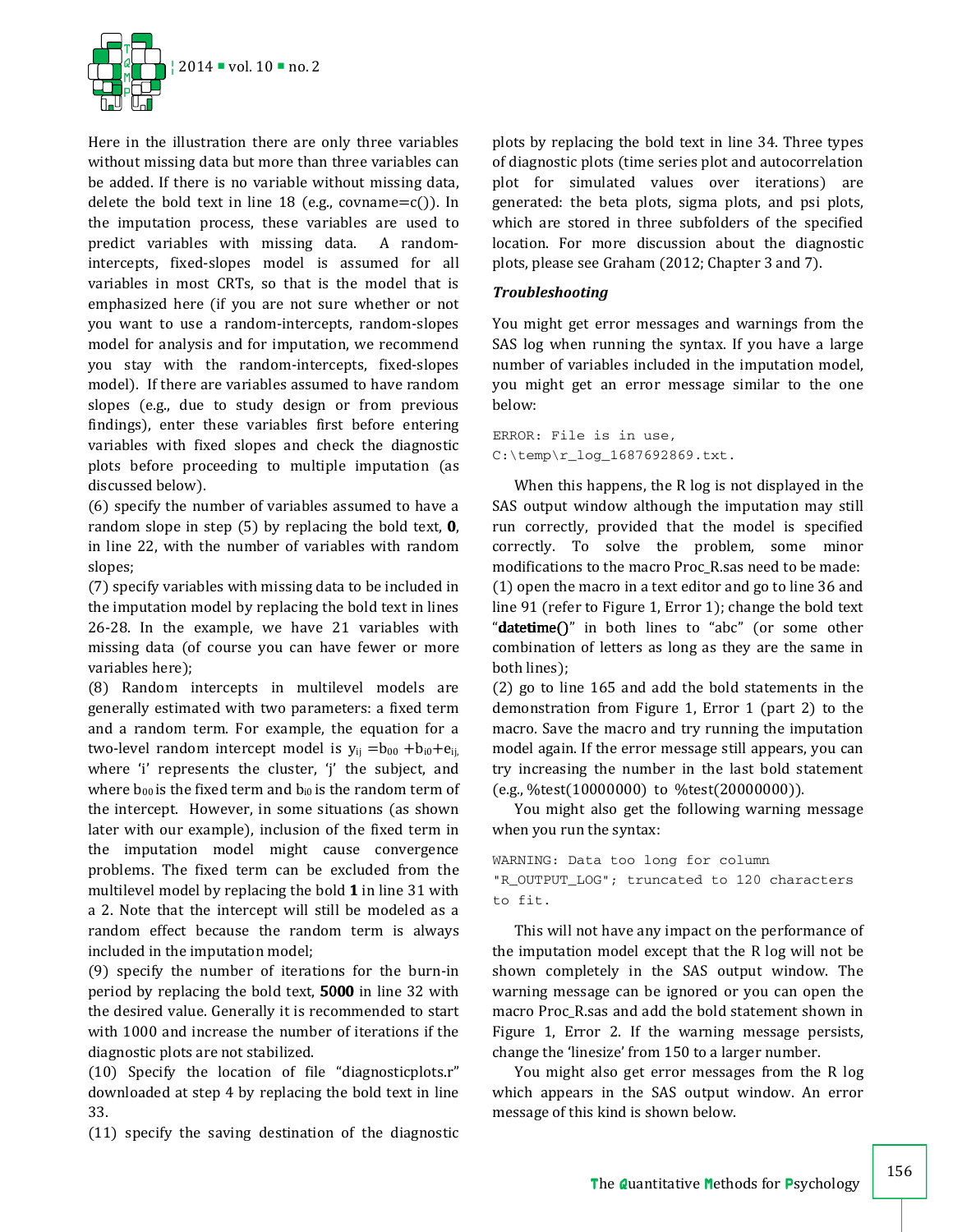



Figure 1 **Troubleshooting error messages when running the SAS macro.** 

Error: XXXXXXXXXXXXXXXXXXX. Execution halted.

This often results from an error when replacing the variables with your own data and variable names. Check the syntax carefully; be sure that variable substitution was done correctly. The error message often gives some hint as to where the error in the syntax occurred. For example, if the error message says "unexpected symbol in yname=c("frndalc,"frndsmk"", this indicates that something is wrong with this line and we can see that the quotation marks were not closed for "frndalc".

#### *Diagnostic Plots*

If the imputation model runs without any error messages, you can check the diagnostic plots by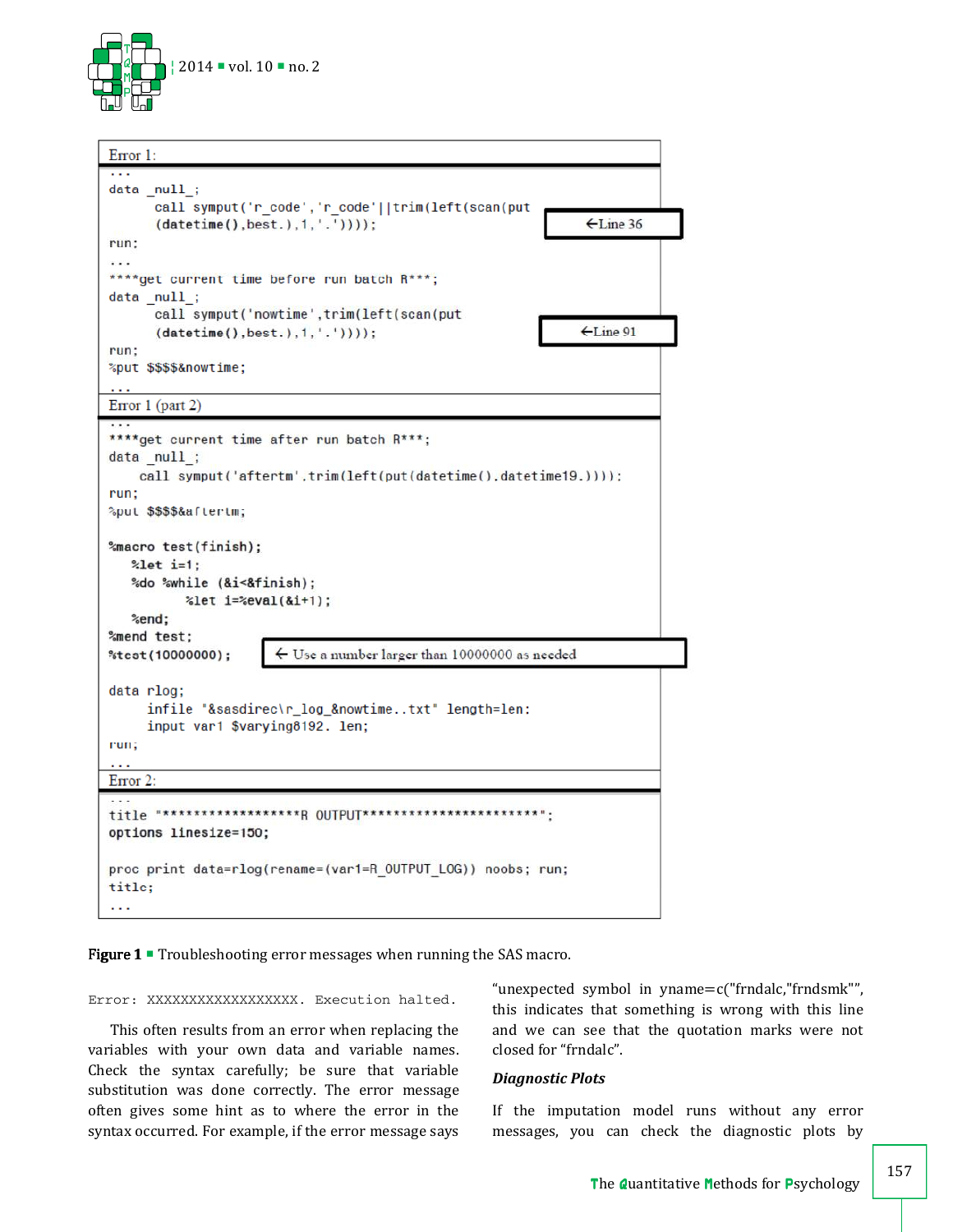



Figure 2 **Diagnostic plots for 5,000 burn-in iterations to predict values on the variable 'frndalc'**. Panel (a) displays beta plots, Panel (b) displays sigma plots and Panel (c) displays psi plot; The left column contains time series plots and the right column contains autocorrelation plots

opening the folder to which you specified the plots be saved.

PAN produces two kinds of plots (time series and autocorrelation) for three types of parameters (beta, sigma, and psi). Beta parameters are fixed parameter estimates (or fixed term of random parameter estimates) of variables without missing data predicting variables with missing data. The title of the beta plot indicates the parameter. For example, the title of the plots in Figure 2, panel (a) "female\_frndalc" indicates that the parameter is the regression coefficient for the variable "female" predicting "frndalc". The beta plots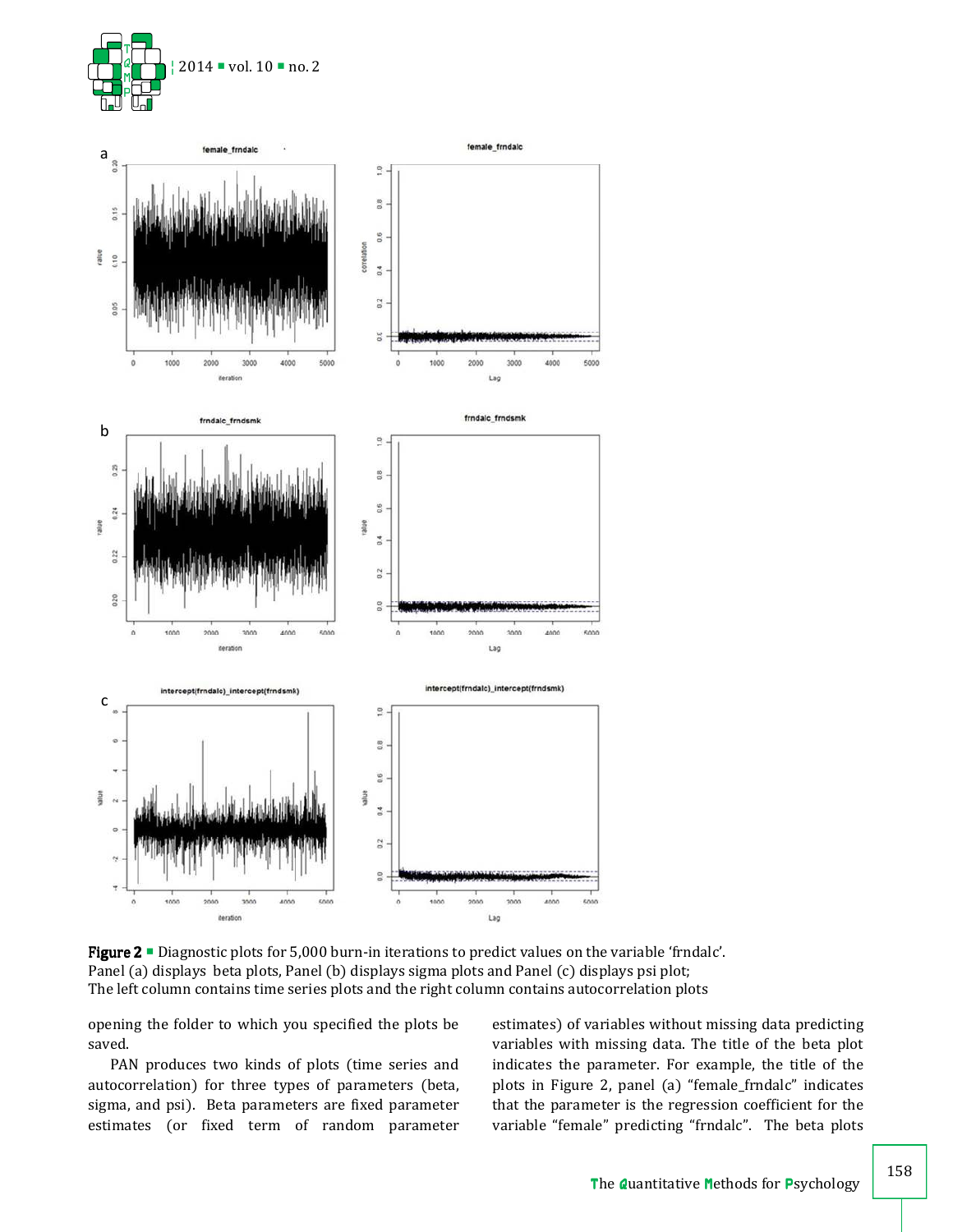



**Figure 3**  $\blacksquare$  Diagnostic beta plots over 5,000 burn-in iterations for predicting the variable 'frndalc'. Panel (a) displays an acceptable plot and panel (b) displays a clearly pathological plot. The left column contains time series plots and the right column contains autocorrelation plots.

should be checked to confirm that the plots are clearly acceptable. To be considered acceptable, the time series plots should be in a rectangular shape and the autocorrelation plots should fall below the horizontal line that indicates the significance level (for more information about interpreting these plots, see Graham, 2012; chapter 3 and 7). Pathological plots were observed for some of the parameter estimates in our illustration (Figure 3). The time series plots did not stabilize even after 5000 iterations and the corresponding autocorrelation plots indicated high parameter correlations across iterations. Closer examination revealed that the problematic plots were all intercept estimates (plot titles were all in the form of "intercept\_xxx"). On some occasions, specifying more iterations in the burn-in period could solve the problem. This was not a solution for our data. Even

after 30,000 iterations, the plots were still pathological. Thus we excluded the fixed intercept term (by modifying line 31), which resulted in acceptable beta plots (similar to those shown in Figure 2, panel (a)).

Sigma parameters represent the residual variances and covariances. The title of the sigma plot indicates the parameter. For example in Figure 2, panel (b), "frndalc\_frndsmk" indicates that the parameter is the residual covariance between the variables "frndalc" and "frndsmk".

Psi parameters represent the random effects variances and covariances. The title of the psi plot indicates the parameter estimated. For example, the title of plots in Listing 3, panel (c) "intercept(frndalc)\_intercept(frndsmk)" indicates that the parameter is the covariance between the random intercepts for the variables "frndalc" and "frndsmk".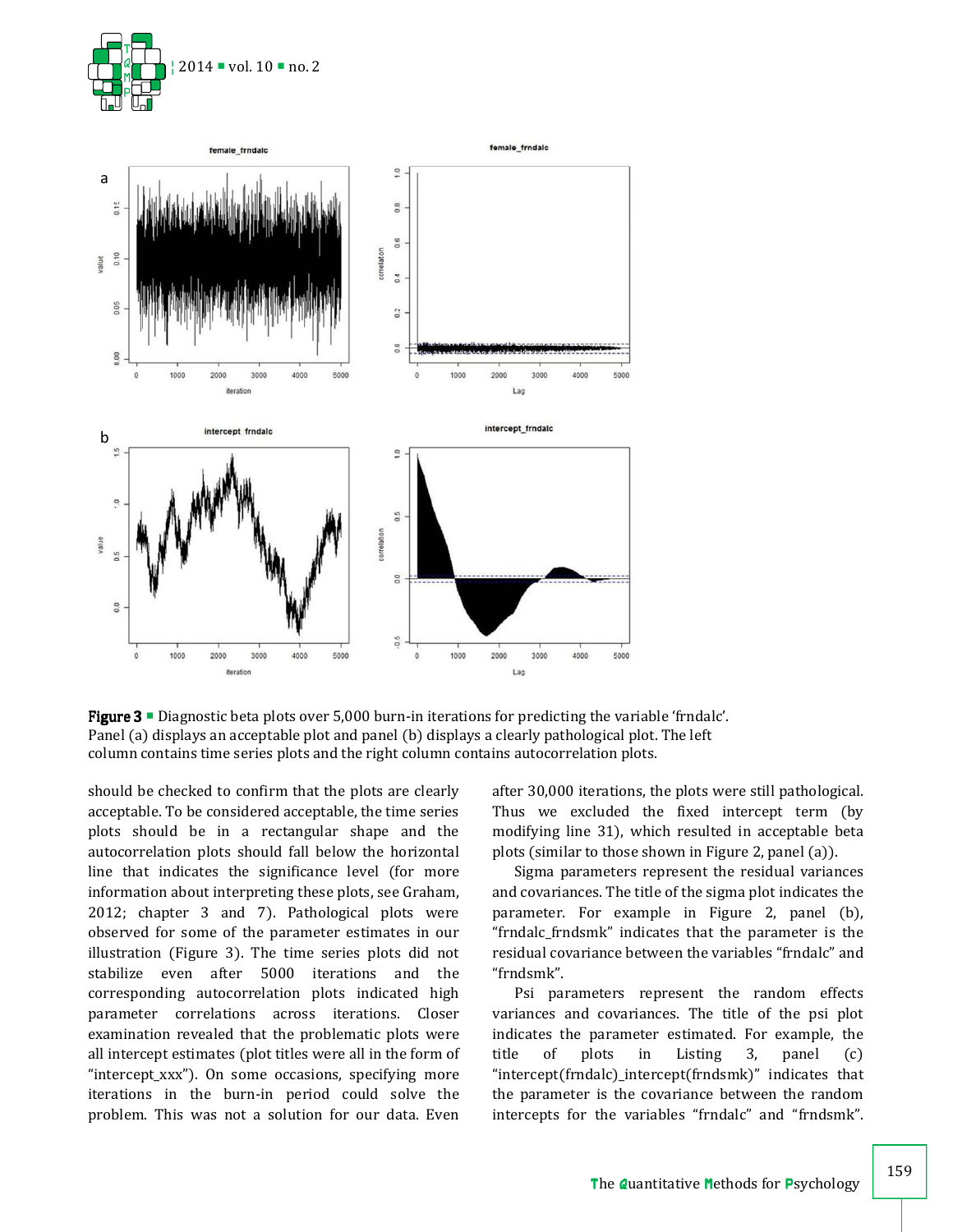

Both sigma and psi plots appear to be acceptable after the modification (similar to those shown in panel (b) and (c) of Figure 2).

Step 5.2. Run PAN imputation through SAS: specify sufficient number of iterations between imputations by checking diagnostic plots for one single imputation.

First, look at the autocorrelation plots from the burn-in period. We used 5000 burn-in iterations, but it may be sufficient to use some smaller number (e.g., 1000). Examine all of the autocorrelation plots to determine a conservative number of iterations that are needed between imputations; this is done by identifying the number where it is clear that the autocorrelations have fallen below the significance lines. The number of iterations necessary will vary from study to study. In our case, 1000 iterations was a conservative number of iterations between imputations.

Next, generate the diagnostic plots for a single imputation by following the steps below:

(1) keep lines 1 to 55 as specified in Listing 1 and modify line 31 by replacing 1 with 2 (see previous discussion about diagnostic plots);

(2) ask for the conservative number of iterations you picked by replacing 1000 in line 57 in the syntax shown in Listing 2;

(3) specify the directory where you want the diagnostic plots to be saved by replacing the bold text in line 58. Refer to the previous troubleshooting section if there are any error messages or warnings.

Examine the diagnostic plots (especially the autocorrelation plots) from these (post-burn-in) iterations. With the smaller number of iterations, it will typically be possible to verify with some certainty that the number of iterations chosen (1000 in our case) was sufficient to simulate multiple random draws from the population (e.g., see Graham, 2012). In many cases, this examination of the plots will show that some smaller number of iterations between imputations will be acceptable. Based on our examination of the autocorrelation plots, it was appropriate to conduct multiple imputations with 1000 iterations between imputations (Figure 4).

Step 6. Run PAN imputation through SAS: conducting multiple imputation. The diagnostic plots generated in step 5.2 verified that 1000 iterations between imputations were sufficient to simulate random draws from the population and we can proceed to MI. The syntax for PAN imputation (Listing 3) excludes the

section generating diagnostic plots in step 5.1 and adds a new section for multiple imputation. Keep all the modifications you made before with the preliminary model specification (lines 1-57) except for line 4 and make two additional modifications to the syntax in Listing 3:

(1) specify the name of the PAN imputed dataset by replacing the bold text "**b.pan**" in line 4 and line 79 with the name of the resulting dataset including the imputed cases;

(2) specify the number of imputations in line 63 by replacing the bold text "40" with the number of imputations you would like. Here we asked for 40 imputations. Refer to the previous troubleshooting section if there are any error messages or warnings.

(3) specify the name of variables that are not included in the imputation but will be used for further analysis by replacing the bold text in line 65.

Step 7. Modifying the imputed dataset for analysis in **SAS.** Before conducting further analysis in SAS, generate variable "\_imputation\_" from variable "imputation" in the PAN imputed dataset. Please see the example SAS syntax below:

data **b.pan**; \*<-Replace with your imputed dataset name;

set **b.pan**;

\_imputation\_=imputation;

Run;

# Empirical Illustration of Analysis with Imputed Datasets **Using PAN**

# *Method*

The imputed dataset from PAN can be used for analysis like any other MI data set. We show an example of fitting a linear model with the "PROC MIXED" procedure using the treatment variables (prog1, prog2, and prog3) to predict lifetime smoking in grade 9 (lifsmk9; example SAS syntax are shown below).

proc mixed data=b.pan noclprint covtest;

```
title 'lifesmk9'; 
   class school; 
   model lifesmk9=prog1 prog2 prog3 lifealc7 
lifesmk7/solution ddfm=bw; 
   random intercept/sub=school; 
   by _imputation_;
```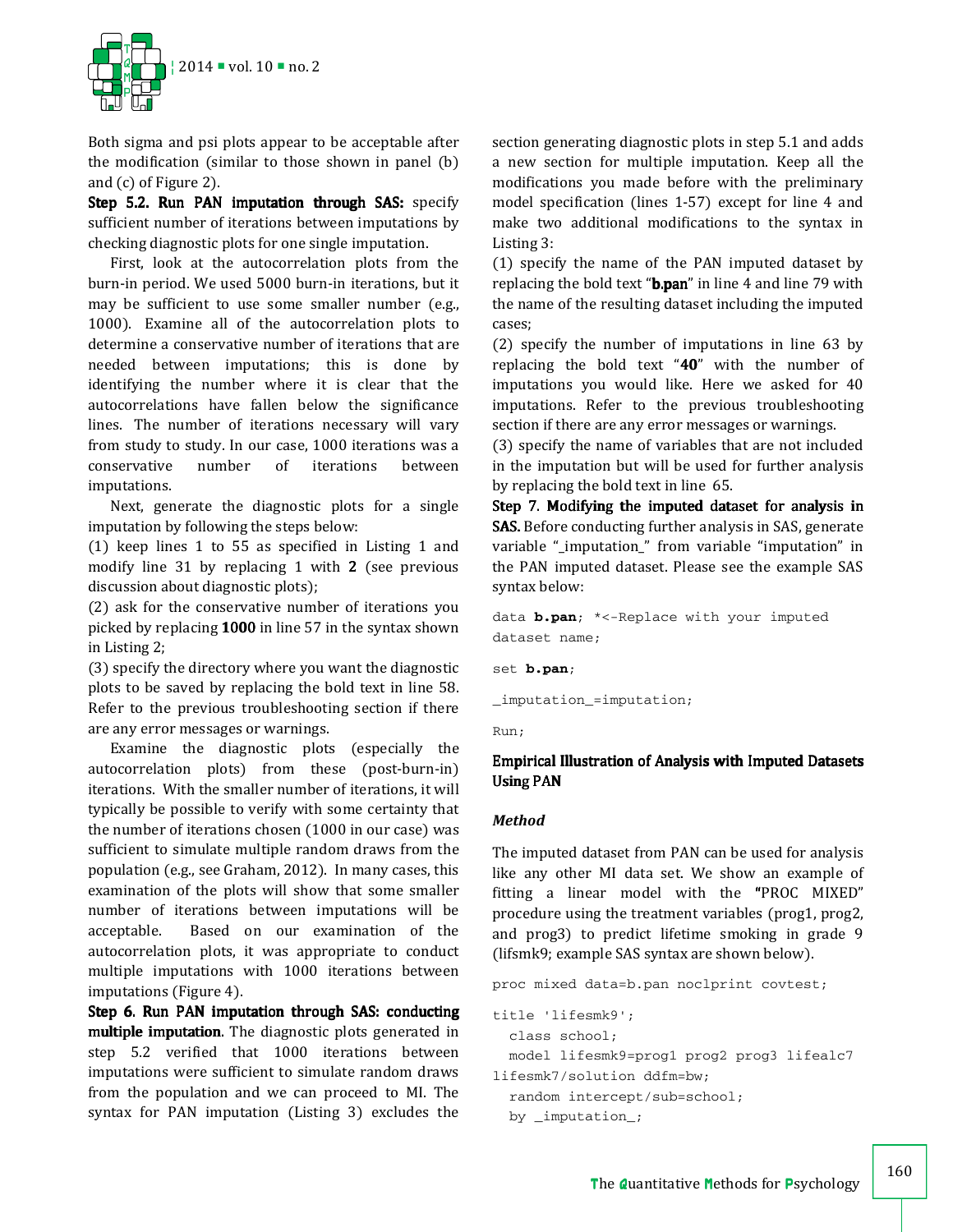



 Figure 4 4 Worst diagnostic plots for 1,000 iterations between imputations. Panel (a) displays beta plots, Panel (b) displays sigma plots and Panel (c) displays psi plots. The left column contains time series plots and the right column contains autocorrelation plots.

```
 ods output solutionf=b.mixparms 
covparms=b.mixparmsR;run;
```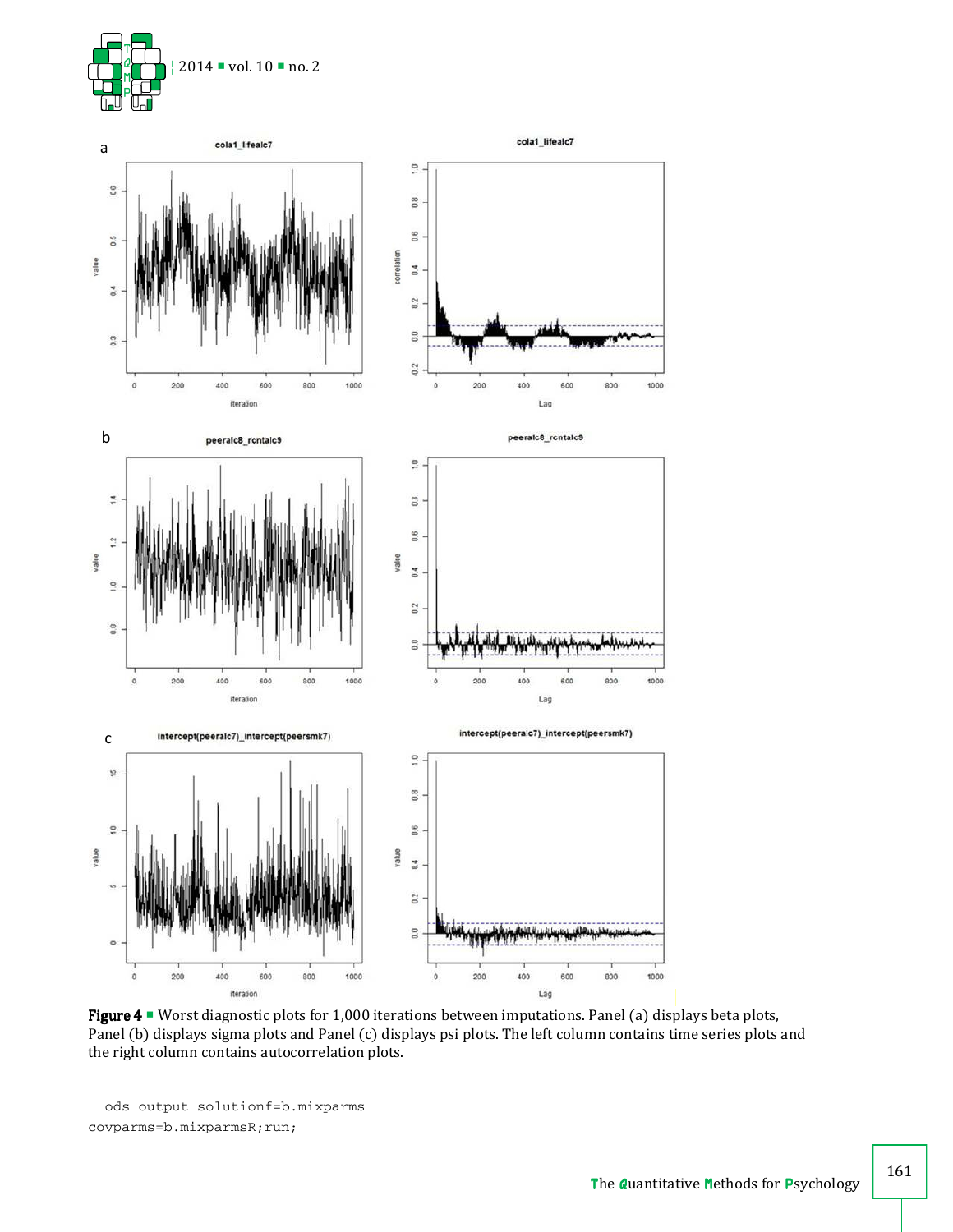

| Program           | Imputation methods   | Regression<br>Coefficient | <b>SE</b> | t       | df   | p     | $ICC^*$ |
|-------------------|----------------------|---------------------------|-----------|---------|------|-------|---------|
| Prog1             | <b>PAN</b>           | $-0.174$                  | 0.172     | $-1.01$ | 5.54 | 0.354 | 0.012   |
|                   | Dummy-coding         | $-0.170$                  | 0.173     | $-0.98$ | 5.59 | 0.366 | 0.012   |
|                   | Ignoring cluster     | $-0.153$                  | 0.128     | $-1.20$ | 5.03 | 0.285 | 0.004   |
|                   | Hybrid               | $-0.157$                  | 0.147     | $-1.07$ | 5.72 | 0.328 | 0.008   |
|                   | Pairwise Deletion    | $-0.165$                  | 0.151     | $-1.09$ | 8    | 0.307 | 0.007   |
|                   |                      |                           |           |         |      |       |         |
| Prog <sub>2</sub> | <b>PAN</b>           | $-0.421$                  | 0.176     | $-2.39$ | 5.53 | 0.057 |         |
|                   | Dummy-coding         | $-0.405$                  | 0.180     | $-2.25$ | 5.36 | 0.071 |         |
|                   | Ignoring cluster     | $-0.425$                  | 0.139     | $-3.05$ | 4.56 | 0.032 |         |
|                   | Hybrid               | $-0.423$                  | 0.154     | $-2.74$ | 5.48 | 0.037 |         |
|                   | Pairwise Deletion    | $-0.428$                  | 0.155     | $-2.76$ | 8    | 0.025 |         |
|                   |                      |                           |           |         |      |       |         |
| Prog <sub>3</sub> | <b>PAN</b>           | $-0.142$                  | 0.168     | $-0.84$ | 5.92 | 0.432 |         |
|                   | Dummy-coding cluster | $-0.130$                  | 0.171     | $-0.76$ | 5.81 | 0.476 |         |
|                   | Ignoring cluster     | $-0.116$                  | 0.128     | $-0.91$ | 5.25 | 0.403 |         |
|                   | Hybrid               | $-0.111$                  | 0.151     | $-0.74$ | 5.53 | 0.491 |         |
|                   | Pairwise Deletion    | $-0.178$                  | 0.146     | $-1.22$ | 8    | 0.259 |         |

Table 2 **Parameter estimates of program membership predicting lifetime smoking behavior in** grade 9 (lifesmk9).

Note. \*Conditional on lifealc7 and lifesmk7.

\*\*\*The statement edf= specifies the complete- \*\*\*data degrees of freedom for the parameter \*\*\*estimates. This is used to compute an \*\*\*adjusted degrees of freedom for each \*\*\*parameter estimate;

proc mianalyze parms=b.mixparms edf=8; modeleffects intercept prog1 prog2 prog3; run;

All analyses were adjusted for substance use in grade 7 (lifealc7 and lifesmk7). For comparison purposes, similar analyses were conducted with three other MI datasets (dummy coding the cluster variable, ignoring the cluster structure, and a hybrid of these two methods), and also using incomplete data with PROC MIXED (pairwise deletion). In the first MI data set, we assumed fixed cluster effects by including a dummycoded cluster variable in normal-model MI. In the second MI data set, the cluster structure was ignored from normal-model MI. For the third MI data set, we adopted a hybrid dummy code strategy proposed by Graham (2012), which performs half of the normalmodel imputations with fixed effects MI and the other half ignoring the cluster structure. All MI models were conducted with 40 imputations. The analysis made use of all 40 imputed datasets and the parameter estimates were combined across datasets using the "PROC MIANALYZE" procedure" in SAS. The edf=8 (8 is

complete data degrees of freedom) option was used to adjust degrees of freedom for inference (Barnard & Rubin, 1999). The ICC (conditional on lifealc7 and lifesmk7) was calculated from the "Covariance Estimates Table" of the SAS output. Parameter estimates and the ICC generated by each of the models were compared across the four different kinds of imputed datasets and the incomplete data (with pairwise deletion).

# *Results*

Table 2 shows parameter estimates for program membership predicting lifetime smoking behavior in grade 9 (lifesmk9) by imputation method. Regression coefficients were generally comparable across imputation methods. When compared with PAN, estimates for the standard error (SE) of program membership predicting "lifesmk9" were higher using dummy-coded MI, and lower using MI ignoring the cluster structure, the hybrid strategy, and pairwise deletion. Correspondingly, p-values and conditional ICC were overestimated with dummy-coded MI and underestimated with MI ignoring the cluster structure, the hybrid strategy, and pairwise deletion.

Different imputation methods still reached the same statistical conclusion that prog1 and prog3 were not significant predictors of "lifesmk9" (Table 2). Prog2 was not a significant predictor of "lifesmk9" using PAN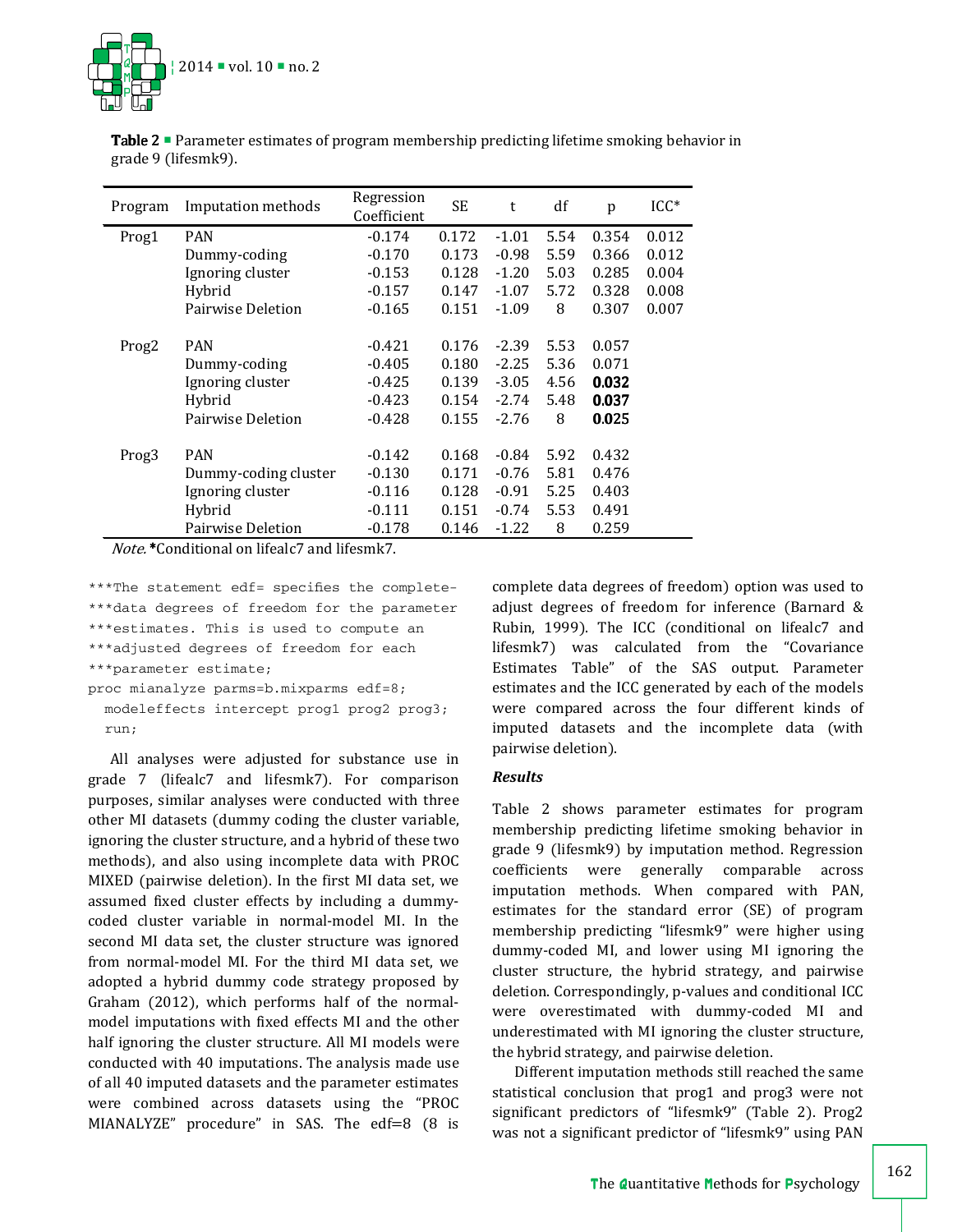

(p>0.05) and dummy-coded MI but was a significant predictor when the other methods were used (MI ignoring the cluster structure, hybrid, and pairwise deletion) ( $p<0.05$ ).

# Discussion

The missing data issue is common in CRTs and should be dealt with appropriately in order to obtain unbiased parameter estimates. Although SAS has good built-in features for multilevel analysis, its features for multilevel MI are limited, as Proc MI does not allow random cluster effects in the imputation. In this article, we demonstrated a procedure for a researcher to conduct MI with the PAN package in R through SAS, even if the researcher does not have any prior knowledge of R. Using this procedure it is possible for one to conduct empirical analyses in a way that yields less biased parameter estimates, and reduces Type I or Type II errors.

The empirical example demonstrated that parameter estimates were generally comparable across imputation methods. But when compared with PAN, estimates for the SE, p-value, and ICC were biased. Differing statistical conclusions were also drawn in some occasions (prog2 predicting "lifesmk9").

Including dummy-coded cluster variables in the MI model overestimated the SE, p-value, and ICC. Ignoring the cluster structure underestimated the SE, p-value, and ICC. This is consistent with findings by Andridge (2011) and Taljaard et al. (2008). In this example, the variance estimate that was obtained from the dummycoded MI model seemed to have a small bias when compared with PAN. On the other hand, MI ignoring the cluster structure had a much larger variance bias and resulted in differing statistical conclusions for prog2 predicting "lifesmk9". This was expected with true ICC around 0.01 to 0.02. When the ICC was larger than 0.01, ignoring cluster structure was found to be associated with evident bias (Taljaard et al., 2008) and dummycoded MI was associated with small bias (Andridge, 2011).

The hybrid strategy was proposed as a method to reduce variance bias with normal model MI, but it did not prove to be an ideal solution. In particular, using this method resulted in drawing a different statistical conclusion for prog2 predicting "lifesmk9" compared with PAN. As mentioned earlier, the true ICC  $> 01$  in this analysis, the dummy-coded MI had a small bias. Thus results with the hybrid strategy were similar to MI ignoring the cluster structure, although the variance

bias was slightly reduced compared with MI ignoring the cluster structure.

Pairwise deletion was not a good solution for handling missing data. Using pairwise deletion also altered the statistical conclusion for prog2 predicting "lifesmk9". Unlike dummy-coded MI or MI ignoring the cluster structure, variance estimates were biased in both directions (underestimated and overestimated).

The results of the empirical example were consistent with previous studies demonstrating that missing data in multilevel studies is handled most appropriately by including a random cluster effect in the MI model. MI ignoring the cluster structure, the hybrid strategy, and pairwise deletion all showed evident bias in the variance estimates. In this particular example, the true ICC was greater than .01, thus dummy-coded MI did not seem to introduce a large bias (Andridge, 2011). Dummy-coded MI could cause substantial bias however, especially with a large percentage of missingness, a small cluster size, a small ICC (<.01) and/or a low correlation between the variables to be imputed and the variables without missing data included in the MI model (Andridge, 2011). To get unbiased parameter estimates and statistical conclusions, MI should be conducted by taking the cluster structure into account appropriately. By following the procedure introduced in this article, MI with the PAN package can be easily conducted in SAS.

# Authors' notes and acknowledgments

A version of this work was presented at the annual meeting of the Society for Prevention Research, San Francisco, May 2013. This work was supported in part by a pre-doctoral fellowship in the Penn State PAMT (Prevention And Methodology Training) program, NIDA Grant #T32DA017629; Greenberg, PI; Collins and Smith, Co-PIs.

# References

- Andridge, R.R. (2011). Quantifying the impact of fixed effects modeling of clusters in multiple imputation for cluster randomized trials. Biometrical Journal, 53(1), 57-74.
- Barnard, J. & Rubin, D.B. (1999). Small-sample degrees of freedom with multiple imputation. Biometrika 86, 948–95.
- Graham, J. W. (2012). Missing data: analysis and design. New York: Springer.
- Hansen, W. B., & Graham, J. W. (1991). Preventing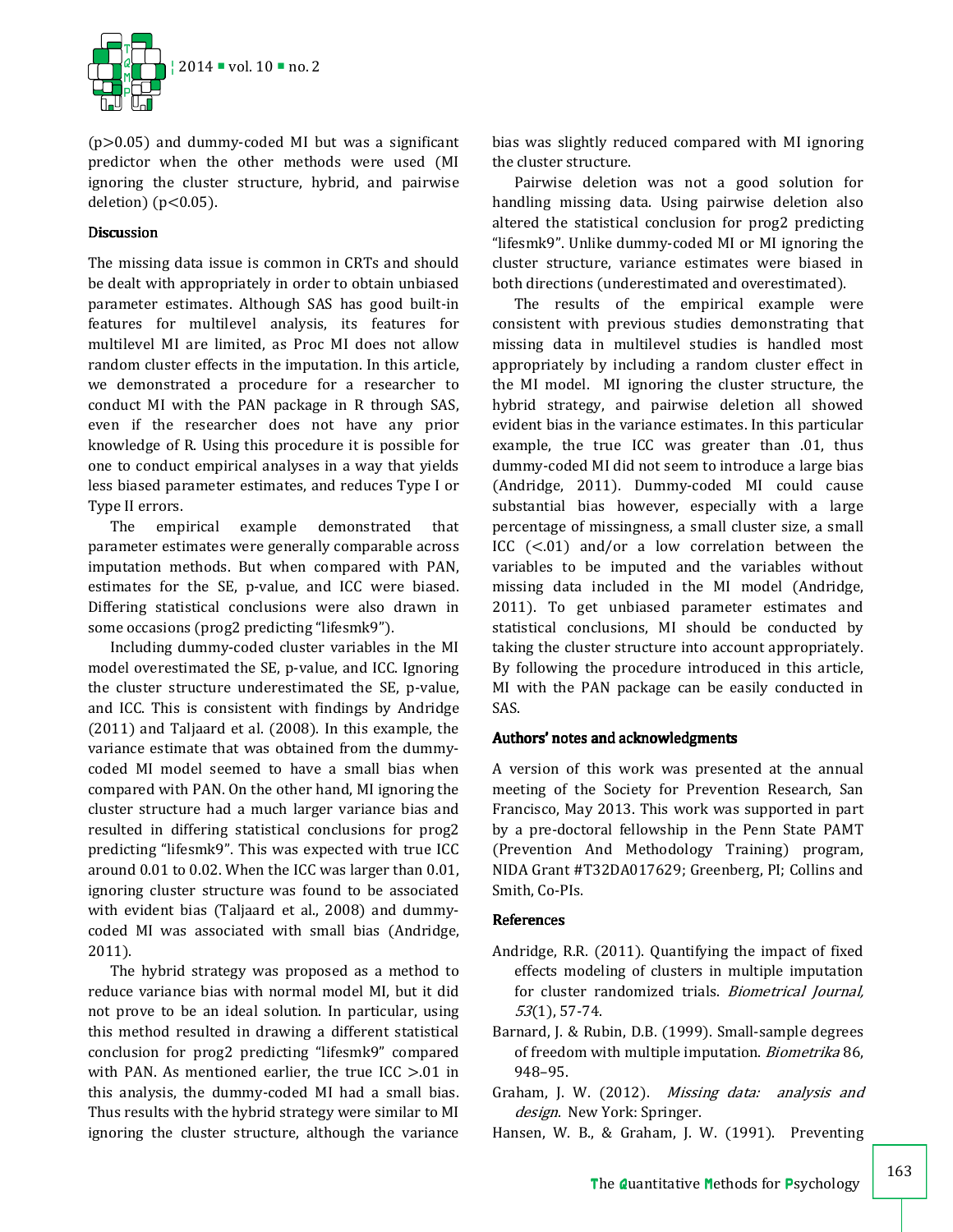

alcohol, marijuana, and cigarette use among adolescents: Peer pressure resistance training versus establishing conservative norms. Preventive Medicine, 20, 414-430.

- Murray, D. M. (1998). Design and analysis of grouprandomized trials. New York: Oxford University Press.
- Schafer, J. L. (2001). Multiple imputation with PAN. In L. M. Collins & A. G. Sayer (Eds.), New methods for the analysis of change (pp. 357-377). Washington, DC: American Psychological Association.

Schafer, J. L., & Yucel, R. M. (2002). Computational

strategies for multivariate linear mixed-effects models with missing values. *Journal of* Computational and Graphical Statistics, 11, 437-457.

- Taljaard, M., Donner, A., and Klar, N. (2008). Imputation of strategies for missing continuous outcomes in cluster randomized trials. Biometrical Journal 50, 329-345.
- Xin, W. (2012). %PROC\_R: A SAS macrothat enables native R programming in the base SAS environment. Journal of Statistical Software, code snippet, 46(2), 1-13.

# Appendix

The appendix provides three listings. The line numbers given in the margin are for references in the text only and are not part of the listings.

```
Listing 1 • Syntax for preliminary model specification and diagnostic plots generation.
 1 options varlenchk=nowarn; 
 2 *****Imputation with PAN package: preliminary model specification and diagnostic plots; 
 3 %include "C:\Users\xxx\Downloads\Proc_R.sas"; *<- Specify location of "Proc_R.sas";
 4 %Proc_R (SAS2R =b.alc, R2SAS =); *<-Specify dataset to be imputed by replacing "b.alc";
 5 cards4; 
 6 #####Lines below starting with "#" are comments
 7 ######################## 
 8 ######Imputation with PAN 
 9 ######################## 
10 ######set working directory; 
11 setwd("C:/temp") 
12 ###rename data 
13 data=b.alc
14 ######cluster variable 
15 clustername="school" 
16 
17 ######variables without missing data 
18 covname=c("female","cola1","cola2")#<-Add more variables without missing data here as needed 
19 #<-Leave blank if there is no variable without missing data (e.g., covname=c()) 
20 
21 ######number of variables entered above with a random slope 
22 n2=0 #<-No change is required for random intercepts and fixed slopes model; 
23 #<-Replace 0 by no of variables in line 22 with random slope for random slopes model; 
24 
25 ######variables with missing data
26 yname=c("frndalc","frndsmk", "frndmar","coffee1","coffee2","lifesmk7","rcntsmk7", 
27 "lifealc7","rcntalc7", "peeralc7","peersmk7","lifesmk8","rcntsmk8","lifealc8", 
28 "rcntalc8", "peeralc8","peersmk8","lifesmk9","rcntsmk9","lifealc9","rcntalc9") #<-add 
29 more variables with missing data here as needed 
30 
31 v=1 #<- a fixed term for the intercept is included (1) or not included (2)
```
164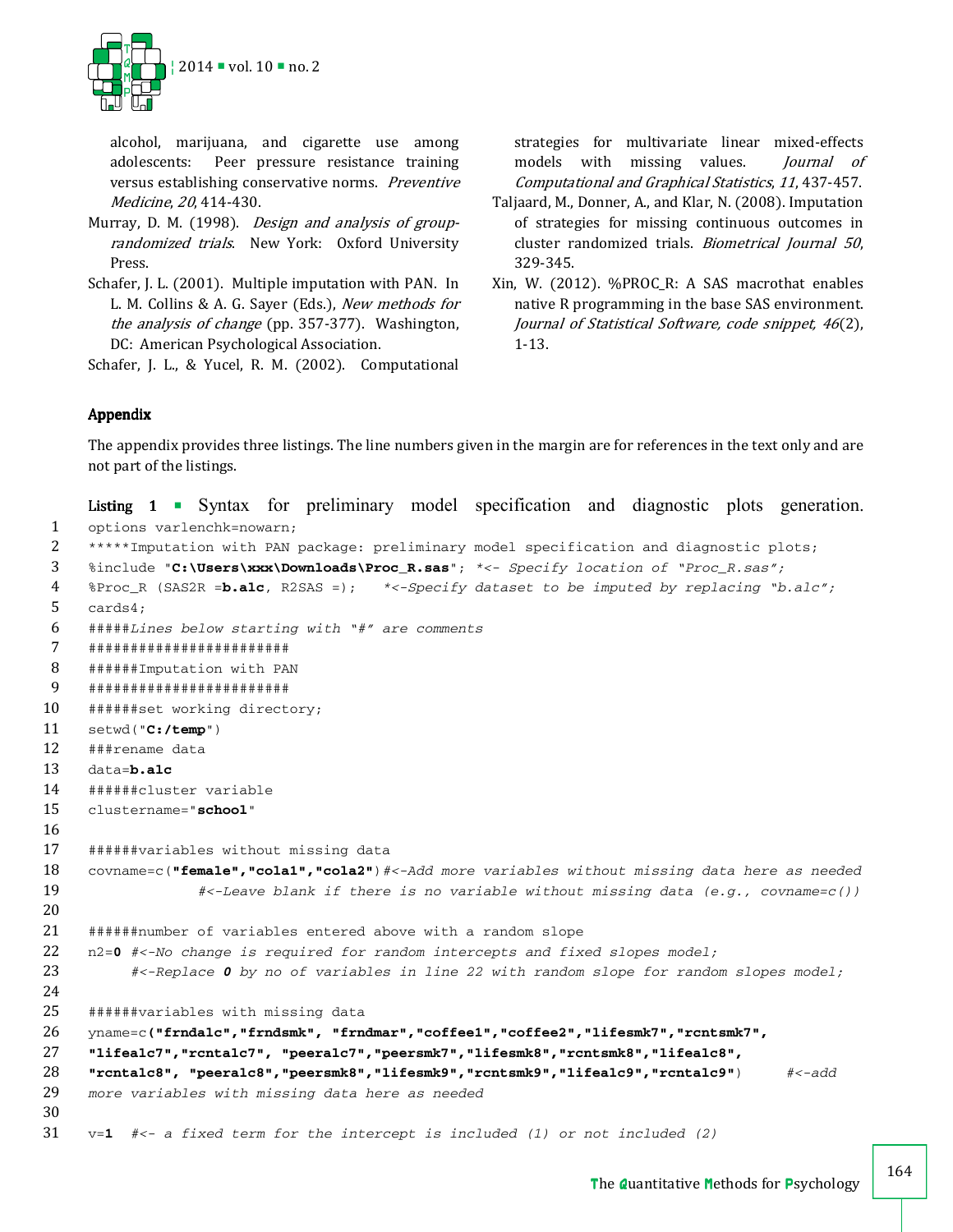

```
32 burnin=5000 #<- Number of iterations in the burn-in period before imputation
33 source("C:/Users/xxx/diagnosticplots.r") #<-Specify location of file "diagnosticplots.r"; 
34 basepath1="C:/Users/xxx/Desktop/plotsburnin" #<- Specify loc. of burn-in diagnostic plots; 
35 
36 ######Past this point, nothing needs to be edited 
37 library(pan) 
38 data=data[order(data[clustername]),] 
39 cluster=data[clustername][,1] 
40 covm=as.matrix(subset(data,select=covname)) 
41 y=data[yname] 
42 y= sapply(y, function(x) x= ifelse(x=- \ldots, NA, x))
43 y = as.matrix(y)44 seedno=sample(1000000000,1) 
45 n=nrow(data) 
46 int=rep(1,n)47 pred=cbind(int,covm) 
48 k=length(yname) 
49 n1=length(covname) 
50 xcol=v:(n1+1) 
51 zcol=1:(n2+1) 
52 prior=list(a=k,Binv=diag(k,k),c=k*(n2+1),Dinv=diag(k*(n2+1),k*(n2+1)))
53 
54 ######burn in 
55 result=pan(y,cluster,pred,xcol,zcol,prior,seed=seedno,iter=burnin) 
56 
57 ################################# 
58 ##########diagnostic plots for burn in 
59 ################################# 
60 diagnosticplots(basepath1,burnin) 
61 q()62 ;;;; 
63 %Quit;
```
Listing 2  $\blacksquare$  Syntax for determining sufficient number of iterations between imputations.

```
##################################### 
     ######Copy lines 1 to 55 from Listing 1 to here 
     ######Modify line 48 as shown below 
48 v=2 #<-changes to this line may not be necessary; see discussion in the text 
56 ######Number of iterations between imputations 
57 da=1000 #<- Specify number of iterations between imputations 
58 basepath2="C:/Users/xxx/Desktop/plotsda" #<- Specify location of diagnostic plots; 
59 result=pan(y,cluster,pred,xcol,zcol,prior,seed=seedno,iter=da,start=result$last) 
60 
61 ####################################### 
62 ######diagnostic plots for a single imputation 
63 ####################################### 
64 diagnosticplots(basepath2,da) 
65 q()
```